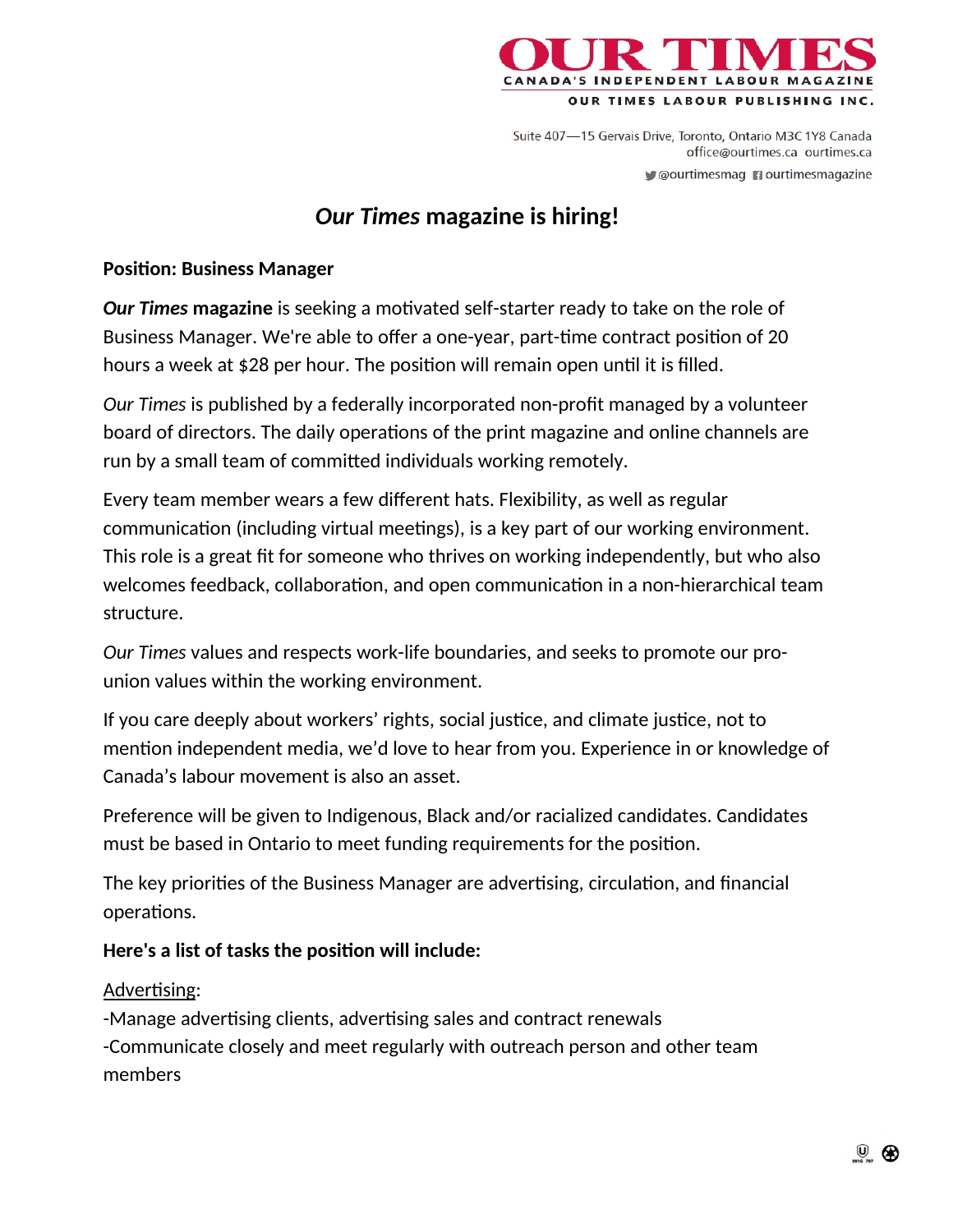Circulation:

-Manage and keep up to date our mailing list of subscribers

-Run regular renewal appeals

-Work with print house and mailing house to fulfill subscriptions

-Manage annual group subscriptions and renewals

-Communicate closely and meet regularly with outreach person and other team members

# Financial:

-Maintain bookkeeping/accounts

-Manage receivables and payables

-Prepare budgets

-Prepare income statements and balance sheets, cashflow reports, and sales reports as required by staff and board

-Manage payroll and payroll source deductions

-Manage CRA and other remittances

-Prepare year-end information for accountants

-Process donations

-Write grants

-Communicate closely and meet regularly with board members and other team members

## Legal:

-Submit Corporations Canada annual filing

-Maintain directors' insurance plan

-Communicate closely and meet regularly with board members and other team members

## **What the right candidate requires:**

-Bookkeeping experience

-Budgeting experience

-Ability to work well both independently and in a group environment

-Thorough knowledge of QuickBooks Online

-Thorough knowledge of Excel

-Some experience with content management software/circulation software would be useful but is not a must.